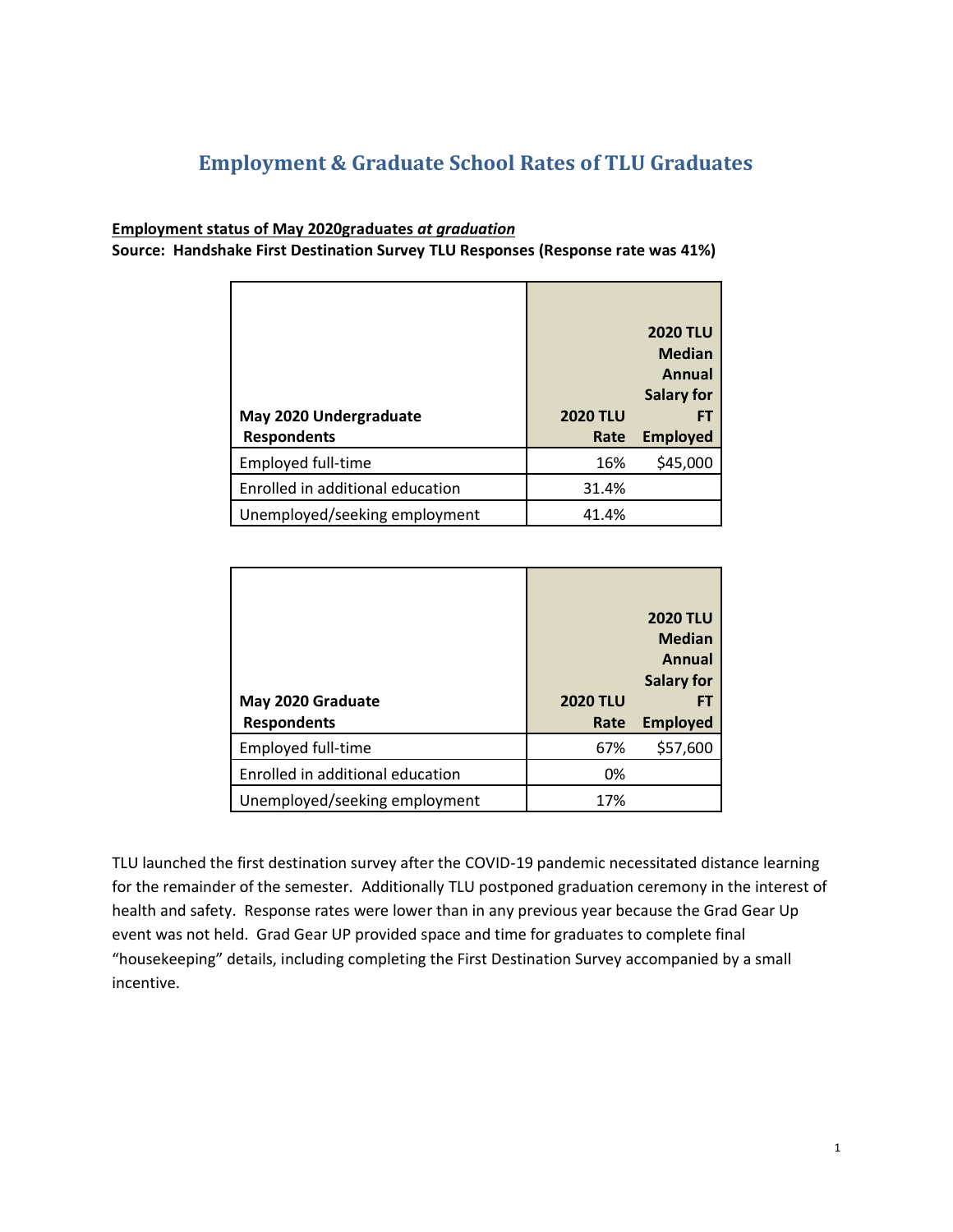## **Post Baccalaureate Educational Statistics:**

## **Source: National Student Clearinghouse Student Tracker Reports**

The following are the percentages of academic year graduates that re-enrolled in another 4-year postsecondary institution after receiving their Baccalaureate degrees from TLU. According to the National Center for Educational Statistics (NCES), about 40% of Baccalaureate recipients enroll in another post-secondary institution within ten years of graduating. The average time to re-enroll for Baccalaureate recipients is 2.7 years after graduating. (US Department of Education National Center for Education Statistics, 2007)

| <b>Academic</b><br><b>Year of</b><br><b>Graduation</b> | <b>Number</b><br>of<br><b>Graduates</b> | Percent of<br><b>Graduates</b><br>who Re-enroll<br>in a 4-Year<br><b>Institution</b> | <b>Percent of</b><br><b>Those Re-</b><br>enrolled that<br><b>Graduated with</b><br>an additional<br>degree | Number of<br><b>Years Post-</b><br><b>Baccalaureate</b> |
|--------------------------------------------------------|-----------------------------------------|--------------------------------------------------------------------------------------|------------------------------------------------------------------------------------------------------------|---------------------------------------------------------|
| 2008 - 2009                                            | 242                                     | 37%                                                                                  | 76%                                                                                                        | 10                                                      |
| 2009 - 2010                                            | 238                                     | 39%                                                                                  | 73%                                                                                                        | 9                                                       |
| 2010 - 2011                                            | 241                                     | 35%                                                                                  | 67%                                                                                                        | 8                                                       |
| 2011 - 2012                                            | 265                                     | 33%                                                                                  | 66%                                                                                                        | 7                                                       |
| 2012 - 2013                                            | 217                                     | 30%                                                                                  | 72%                                                                                                        | 6                                                       |
| 2013 - 2014                                            | 222                                     | 32%                                                                                  | 61%                                                                                                        | 5                                                       |
| 2014 - 2015                                            | 283                                     | 34%                                                                                  | 62%                                                                                                        | 4                                                       |
| 2015 - 2016                                            | 292                                     | 29%                                                                                  |                                                                                                            | 3                                                       |
| 2016 - 2017                                            | 233                                     | 29%                                                                                  |                                                                                                            | $\overline{2}$                                          |
| 2017 - 2018                                            | 243                                     | 24%                                                                                  |                                                                                                            | 1                                                       |
| <b>Over All</b><br>Years                               | 2476                                    | 32%                                                                                  | 58%                                                                                                        |                                                         |